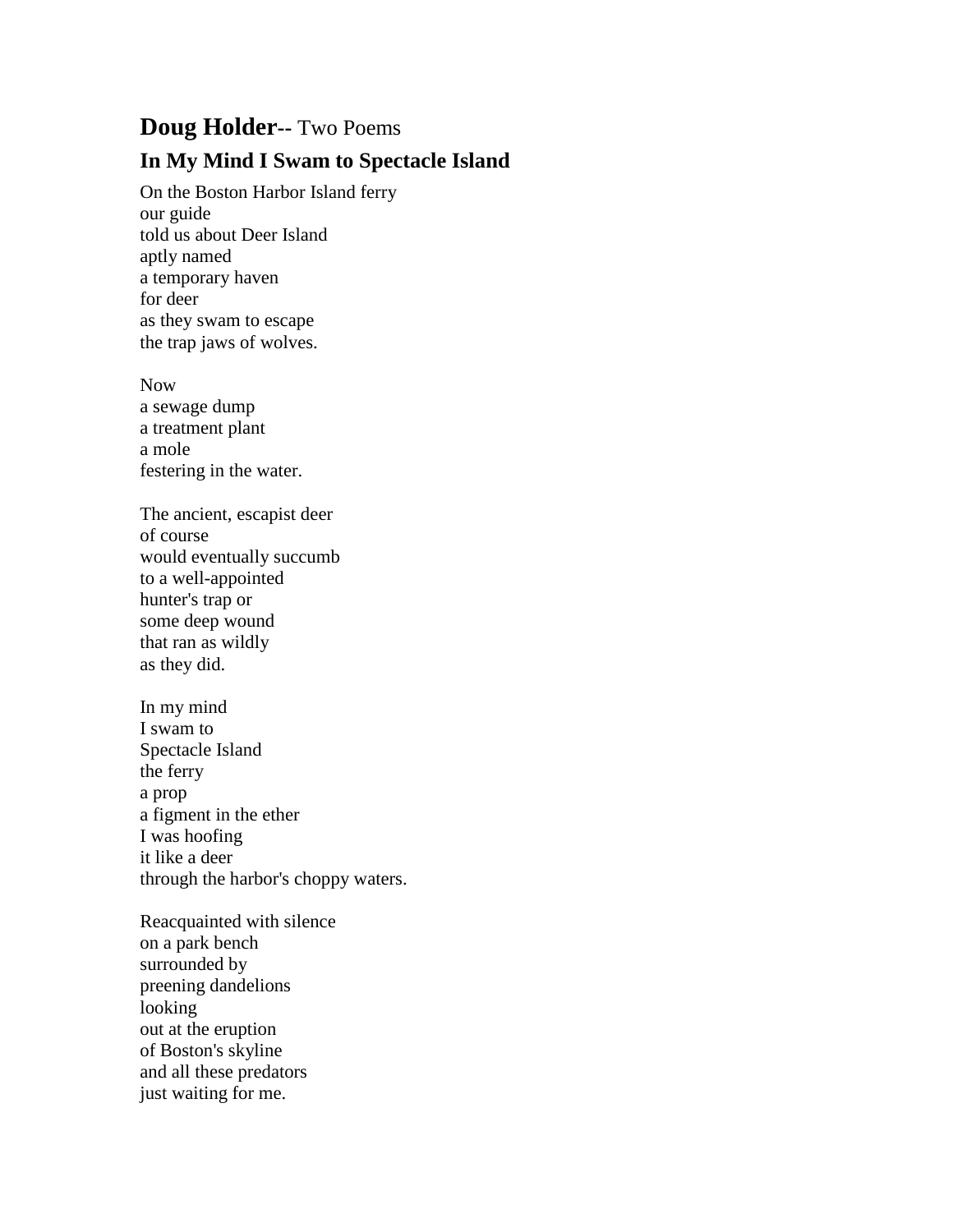## **I Am Willy Loman**

I hear my wife say, "Attention must be paid...," as I carried my heavy bags each bag weighing down my round shoulders to her face.

" They love me, they love me in Somerville," I said to myself, the wind's hollow howl the cat's wide-eyed shock his questioning meow

as I went out to a 5AM cold.

I had my shoes shined the other day and pressed the threads on my threadbare jacket

ready to plaster a smile on my tired face to shoot the same old shit another round of pitches bombast and bluster

for a few brittle bones.

Sometimes those voices reappear-- My father grabbing his morning vodka from the icebox " I think I failed you," he said. Captured in dementia and the maudlin.

It is another night with Canadian Club humming under my breath to Chet Baker's " Let's Get Lost."